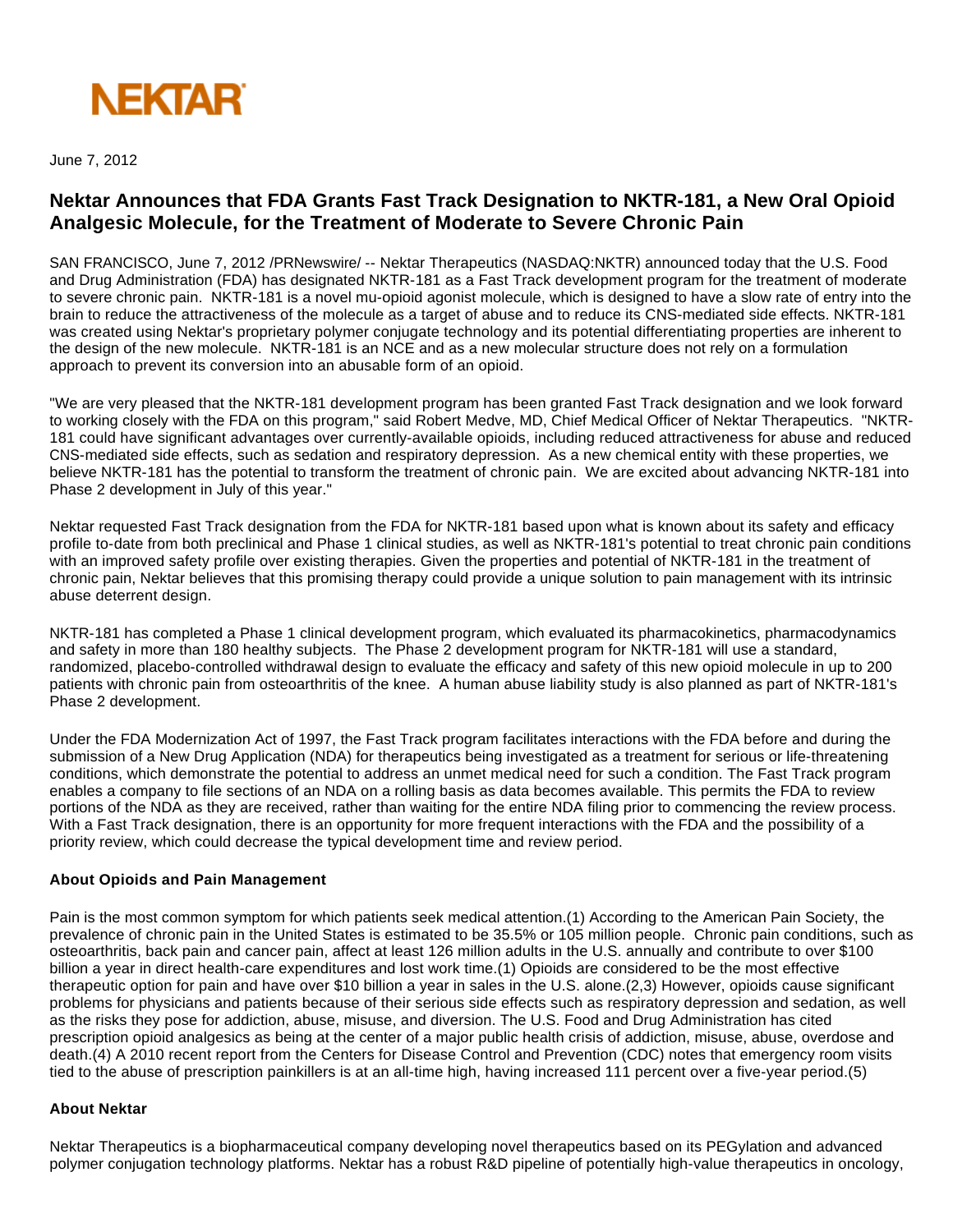pain and other areas. In the area of pain, Nektar has an exclusive worldwide license agreement with AstraZeneca for NKTR-118, an investigational drug candidate, being evaluated in Phase 3 clinical studies as a once-daily, oral tablet for the treatment of opioid-induced constipation. The agreement also includes NKTR-119, an earlier stage development program that is a coformulation of NKTR-118 and an opioid. NKTR-181, a novel long-acting mu-opioid analgesic molecule being investigated for chronic pain, has completed Phase 1 clinical studies. NKTR-192, a novel, short-acting mu-opioid analgesic molecule being investigated for acute pain, is in Phase 1 development. In oncology, NKTR-102, a novel topoisomerase I-inhibitor, is being evaluated in a Phase 3 clinical study for the treatment breast cancer (BEACON trial) and in Phase 2 clinical studies for ovarian and colorectal cancers.

Nektar's technology has enabled seven approved products in the U.S. or Europe through partnerships with leading biopharmaceutical companies, including UCB's Cimzia® for Crohn's disease and rheumatoid arthritis, Roche's PEGASYS® for hepatitis C and Amgen's Neulasta® for neutropenia.

Nektar is headquartered in San Francisco, California, with additional operations in Huntsville, Alabama and Hyderabad, India. Further information about the company and its drug development programs and capabilities may be found online at [http://www.nektar.com](http://www.nektar.com/).

This press release contains "forward-looking statements" within the meaning of the Private Securities Litigation Reform Act of 1995. Forward-looking statements can be identified by words such as: "anticipate," "intend," "plan," "expect," "believe," "should," "could," "potential," "may" and similar references to future periods. Examples of forward-looking statements include our current views as to the potential of NKTR-181 as a new approach to opioid analgesia and pain therapy; the potential of NKTR-181 to be less attractive as a target of user abuse than standard opioid therapies; the potential of NKTR-181 to exhibit reduced CNS-related side effects associated with standard opioid therapies; our plans to initiate a Phase 2 clinical study for NKTR-181 in July 2012; the value of our polymer conjugate technology platform; and the potential of certain of our other drug candidates and those of our collaboration partners. Forward-looking statements are neither historical facts nor assurances of future performance. Instead, they are based only on our current beliefs, expectations, observations and assumptions regarding the potential of our drug candidates and our technology. Because forward-looking statements relate to the future, they are subject to inherent uncertainties, risks and changes in circumstances that are difficult to predict and many of which are outside of our control. Our actual results may differ materially from those indicated in the forward-looking statements. Therefore, you should not rely on any of these forward-looking statements. Important factors that could cause our actual results to differ materially from those indicated in the forward-looking statements include, among others: (i) the statements regarding the therapeutic potential of NKTR-181 are based on preclinical data and data from the completed Phase 1 clinical studies and future clinical studies may not confirm these potential therapeutic benefits; (ii) although we have conducted various experiments using laboratory and home-based chemistry techniques that have so far been unable to convert NKTR-181 into a rapid-acting, more abusable opioid, there is a risk that an alternative chemistry technique or process may be discovered in the future that would enable the conversion of NKTR-181 into a more abusable opioid; (iii) NKTR-181 is in early stage clinical development and could fail at any time due to numerous unpredictable and significant risks related to safety, efficacy and other important findings that can negatively impact clinical development; (iv) the U.S. Food and Drug Administration and other health authorities could impose significant risk mitigation requirements that hamper the commercial potential of NKTR-181, even if this drug candidate receives regulatory approval; (v) scientific discovery of new medical breakthroughs is an inherently uncertain process and the future success of the application of Nektar's technology platform to potential new drug candidates such as NKTR-181 is therefore very uncertain and unpredictable and could unexpectedly fail at any time; (vi) patents may not issue from our patent applications for NKTR-181, patents that have issued may not be enforceable, or additional intellectual property licenses from third parties may be required; and (vii) the outcome of any existing or future intellectual property or other litigation related to our proprietary drug candidates. Other important risks and uncertainties are detailed in our reports and other filings with the Securities and Exchange Commission ("SEC"), including without limitation, those risks and uncertainties set forth in our Form 10-Q for the quarter ended March 31, 2012, filed with the SEC on May 4, 2012 and our Form 8-K filed with the SEC on June 5, 2012. We undertake no obligation to update any forward-looking statement, whether written or oral, that may be made from time to time, whether as a result of new information, future developments or otherwise.

| Nektar Investor Inquiries:                 |                |
|--------------------------------------------|----------------|
| Jennifer Ruddock/Nektar Therapeutics       | (415) 482-5585 |
| Susan Noonan/SA Noonan Communications, LLC | (212) 966-3650 |
| Nektar Media Inquiries:                    |                |
| Karen Bergman/BCC Partners                 | (650) 575-1509 |
| Michelle Corral/BCC Partners               | (415) 794-8662 |

(1) 2011 National Academy of Sciences. Relieving Pain in America: A Blueprint for Transforming Prevention, Care, Education and Research, 2010 Decision Resources, and Harstall, C. How prevalent is chronic pain? Pain Clinical Updates X, 1—4 (2003).

(2) IMS, NSP, NPA and Defined Health 2010 Estimates.

(3) Melnikova, I, Pain Market, Nature Reviews Drug Discovery, Volume 9, 589-90 (August 2010).